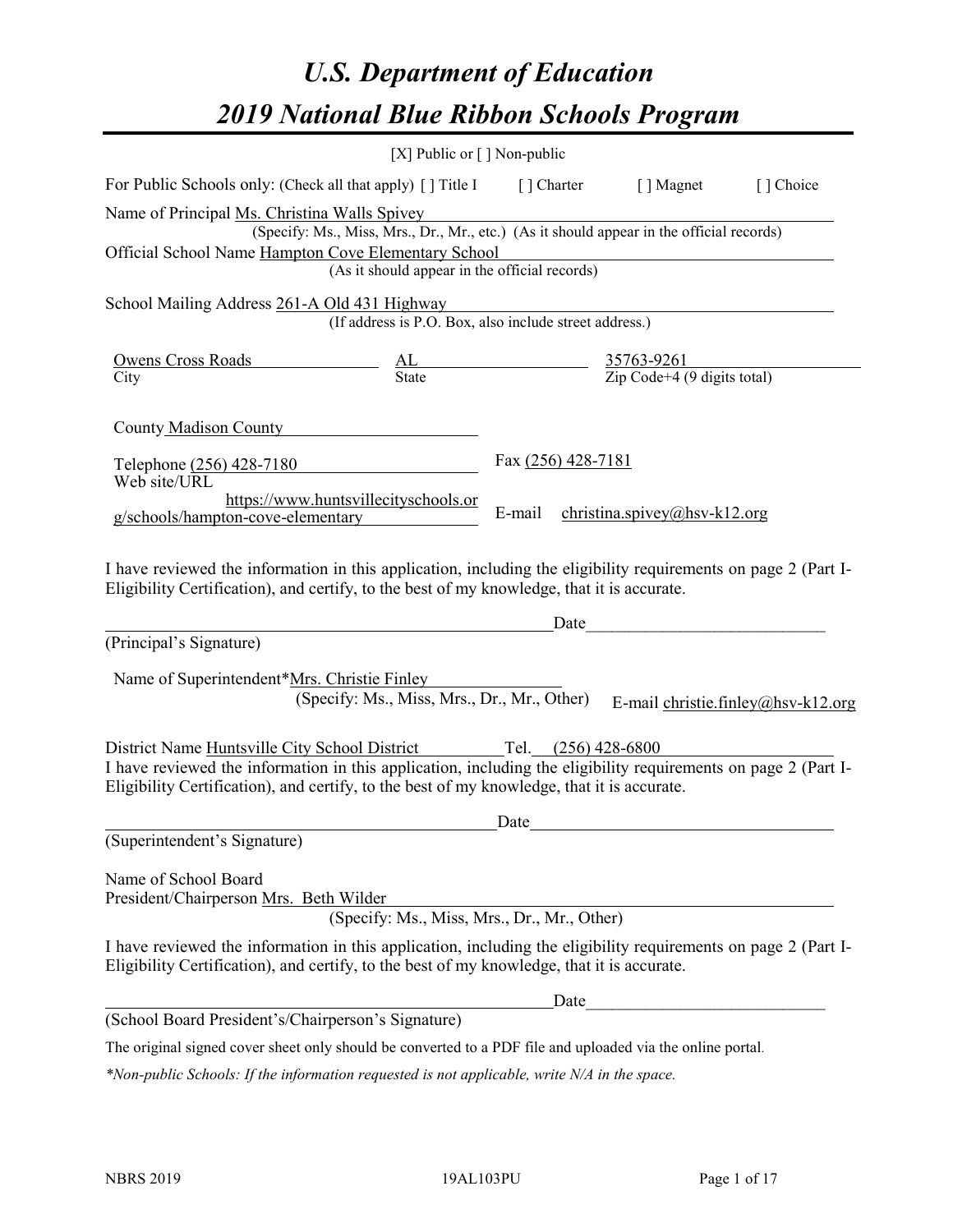The signatures on the first page of this application (cover page) certify that each of the statements below, concerning the school's eligibility and compliance with U.S. Department of Education and National Blue Ribbon Schools requirements, are true and correct.

1. All nominated public schools must meet the state's performance targets in reading (or English language arts) and mathematics and other academic indicators (i.e., attendance rate and graduation rate), for the all students group, including having participation rates of at least 95 percent using the most recent accountability results available for nomination.

2. To meet final eligibility, all nominated public schools must be certified by states prior to September 2019 in order to meet all eligibility requirements. Any status appeals must be resolved at least two weeks before the awards ceremony for the school to receive the award.

3. The school configuration includes one or more of grades K-12. Schools on the same campus with one principal, even a K-12 school, must apply as an entire school.

4. The school has been in existence for five full years, that is, from at least September 2013 and each tested grade must have been part of the school for the past three years.

5. The nominated school has not received the National Blue Ribbon Schools award in the past five years: 2014, 2015, 2016, 2017, or 2018.

6. The nominated school has no history of testing irregularities, nor have charges of irregularities been brought against the school at the time of nomination. If irregularities are later discovered and proven by the state, the U.S. Department of Education reserves the right to disqualify a school's application and/or rescind a school's award.

7. The nominated school has not been identified by the state as "persistently dangerous" within the last two years.

8. The nominated school or district is not refusing Office of Civil Rights (OCR) access to information necessary to investigate a civil rights complaint or to conduct a district-wide compliance review.

9. The OCR has not issued a violation letter of findings to the school district concluding that the nominated school or the district as a whole has violated one or more of the civil rights statutes. A violation letter of findings will not be considered outstanding if OCR has accepted a corrective action plan from the district to remedy the violation.

10. The U.S. Department of Justice does not have a pending suit alleging that the nominated school or the school district, as a whole, has violated one or more of the civil rights statutes or the Constitution's equal protection clause.

11. There are no findings of violations of the Individuals with Disabilities Education Act in a U.S. Department of Education monitoring report that apply to the school or school district in question; or if there are such findings, the state or district has corrected, or agreed to correct, the findings.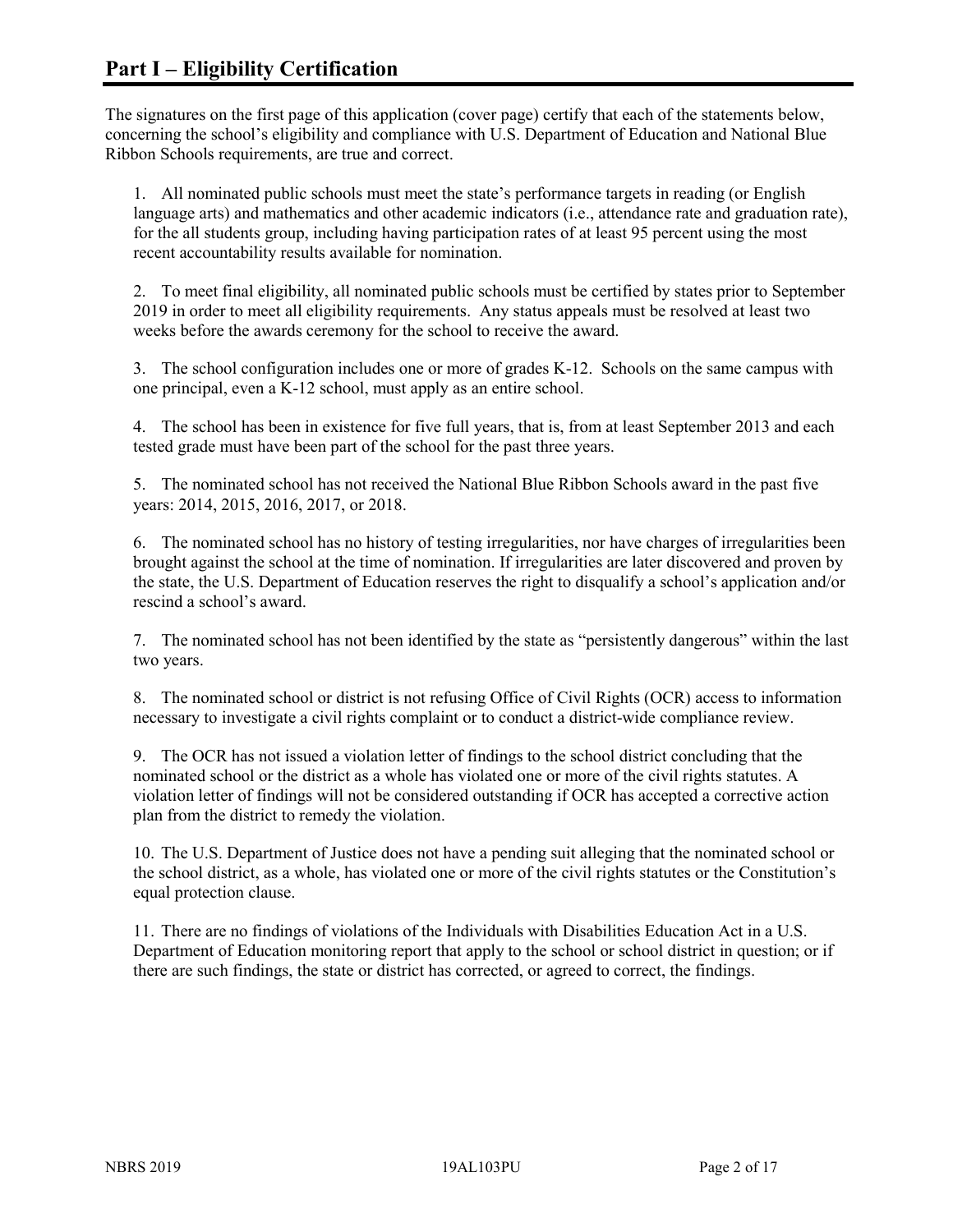# **PART II - DEMOGRAPHIC DATA**

#### **Data should be provided for the most recent school year (2018-2019) unless otherwise stated.**

#### **DISTRICT**

1. Number of schools in the district  $20$  Elementary schools (includes K-8) (per district designation): 11 Middle/Junior high schools 6 High schools 0 K-12 schools

37 TOTAL

**SCHOOL** (To be completed by all schools)

2. Category that best describes the area where the school is located:

[ ] Urban or large central city [X] Suburban [] Rural or small city/town

3. Number of students as of October 1, 2018 enrolled at each grade level or its equivalent in applying school:

| Grade                   | # of         | # of Females | <b>Grade Total</b> |
|-------------------------|--------------|--------------|--------------------|
|                         | <b>Males</b> |              |                    |
| <b>PreK</b>             | 0            | $\theta$     | 0                  |
| $\mathbf K$             | 50           | 47           | 97                 |
| 1                       | 41           | 46           | 87                 |
| 2                       | 51           | 52           | 103                |
| 3                       | 52           | 32           | 84                 |
| $\overline{\mathbf{4}}$ | 52           | 39           | 91                 |
| 5                       | 63           | 61           | 124                |
| 6                       | 0            | $\theta$     | 0                  |
| 7                       | 0            | $\theta$     | 0                  |
| 8                       | 0            | 0            | 0                  |
| 9                       | 0            | $\theta$     | 0                  |
| 10                      | 0            | 0            | 0                  |
| 11                      | $\theta$     | 0            | 0                  |
| 12 or higher            | 0            | 0            | 0                  |
| <b>Total</b>            | 309          | 277          | 586                |
| <b>Students</b>         |              |              |                    |

\*Schools that house PreK programs should count preschool students **only** if the school administration is responsible for the program.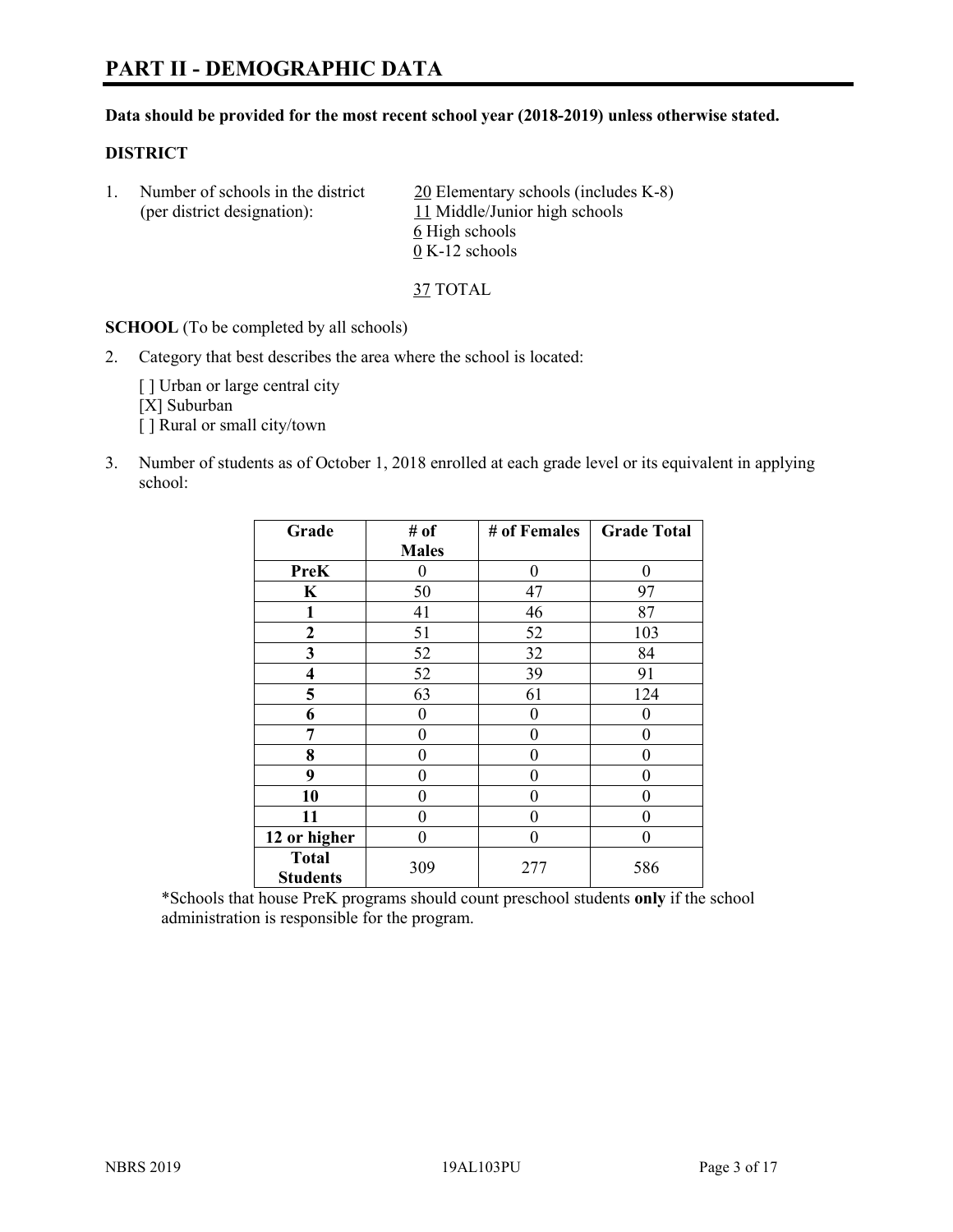4. Racial/ethnic composition of  $\qquad 2\%$  American Indian or Alaska Native the school (if unknown, estimate): 4 % Asian

 % Black or African American % Hispanic or Latino % Native Hawaiian or Other Pacific Islander 80 % White % Two or more races **100 % Total**

(Only these seven standard categories should be used to report the racial/ethnic composition of your school. The Final Guidance on Maintaining, Collecting, and Reporting Racial and Ethnic Data to the U.S. Department of Education published in the October 19, 2007 *Federal Register* provides definitions for each of the seven categories.)

5. Student turnover, or mobility rate, during the 2017 – 2018 school year: 8%

If the mobility rate is above 15%, please explain.

This rate should be calculated using the grid below. The answer to (6) is the mobility rate.

| <b>Steps For Determining Mobility Rate</b>    | Answer |
|-----------------------------------------------|--------|
| (1) Number of students who transferred to     |        |
| the school after October 1, 2017 until the    | 27     |
| end of the 2017-2018 school year              |        |
| (2) Number of students who transferred        |        |
| from the school after October 1, 2017 until   | 17     |
| the end of the 2017-2018 school year          |        |
| (3) Total of all transferred students [sum of | 44     |
| rows $(1)$ and $(2)$ ]                        |        |
| (4) Total number of students in the school as |        |
| of October 1, 2017                            | 523    |
| $(5)$ Total transferred students in row $(3)$ |        |
| divided by total students in row (4)          | 0.08   |
| $(6)$ Amount in row $(5)$ multiplied by 100   | 8      |

6. English Language Learners (ELL) in the school:  $2\%$ 

9 Total number ELL

Specify each non-English language represented in the school (separate languages by commas): German, French, Spanish, Korean, Chinese, Romanian

7. Students eligible for free/reduced-priced meals:  $6\%$ Total number students who qualify:  $\frac{33}{3}$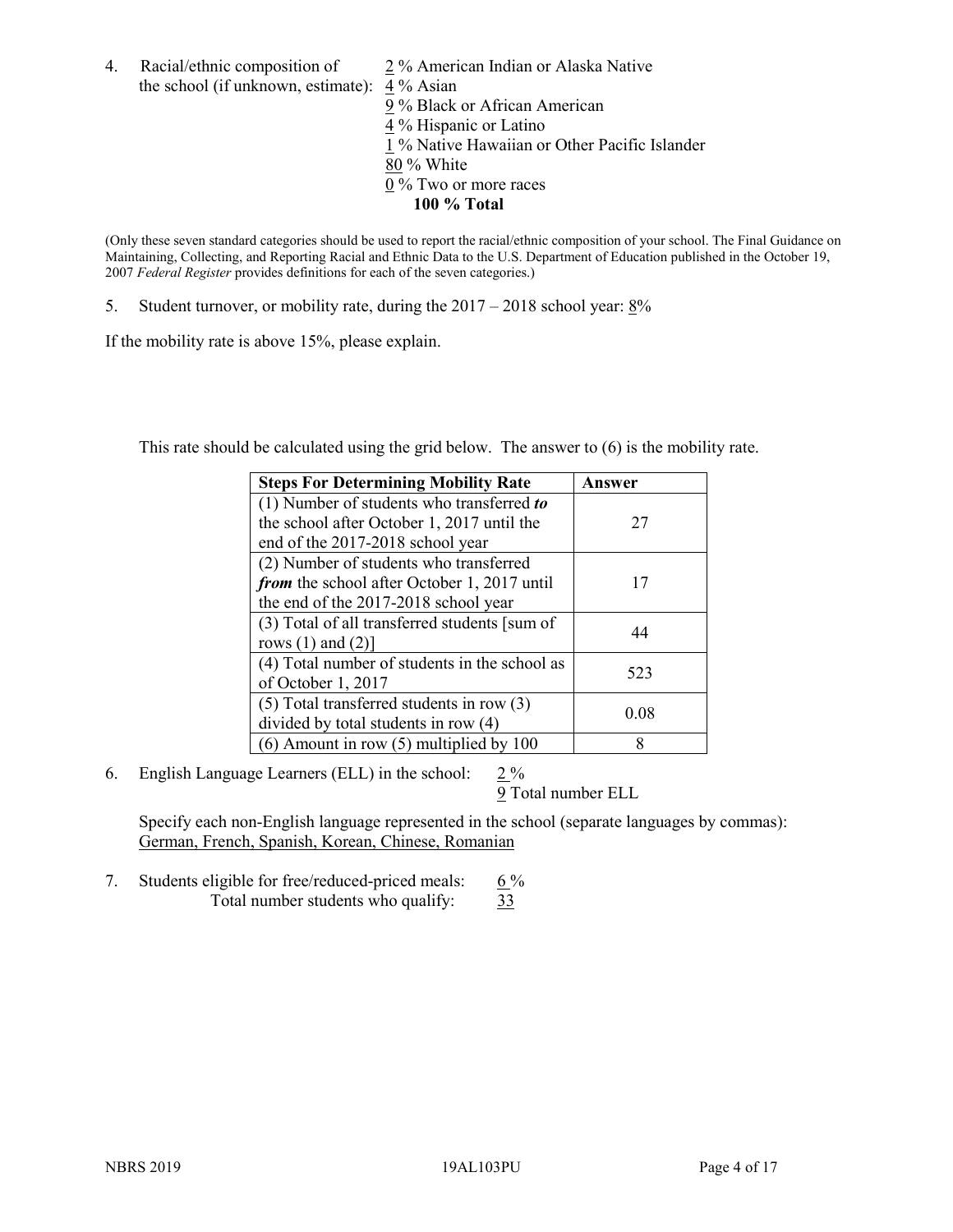64 Total number of students served

Indicate below the number of students with disabilities according to conditions designated in the Individuals with Disabilities Education Act. Do not add additional conditions. It is possible that students may be classified in more than one condition.

| 12 Autism                 | 0 Multiple Disabilities                 |
|---------------------------|-----------------------------------------|
| 0 Deafness                | 1 Orthopedic Impairment                 |
| 0 Deaf-Blindness          | 11 Other Health Impaired                |
| 3 Developmental Delay     | 13 Specific Learning Disability         |
| 0 Emotional Disturbance   | 22 Speech or Language Impairment        |
| 1 Hearing Impairment      | 1 Traumatic Brain Injury                |
| 0 Intellectual Disability | 0 Visual Impairment Including Blindness |

- 9. Number of years the principal has been in her/his position at this school:  $1$
- 10. Use Full-Time Equivalents (FTEs), rounded to nearest whole numeral, to indicate the number of school staff in each of the categories below:

|                                                                                                                                                                                                                              | <b>Number of Staff</b>      |
|------------------------------------------------------------------------------------------------------------------------------------------------------------------------------------------------------------------------------|-----------------------------|
| Administrators                                                                                                                                                                                                               | $\mathcal{D}_{\mathcal{A}}$ |
| Classroom teachers including those<br>teaching high school specialty<br>subjects, e.g., third grade teacher,<br>history teacher, algebra teacher.                                                                            | 27                          |
| Resource teachers/specialists/coaches<br>e.g., reading specialist, science coach,<br>special education teacher, technology<br>specialist, art teacher, etc.                                                                  | 11                          |
| Paraprofessionals under the<br>supervision of a professional<br>supporting single, group, or classroom<br>students.                                                                                                          | 5                           |
| Student support personnel<br>e.g., school counselors, behavior<br>interventionists, mental/physical<br>health service providers,<br>psychologists, family engagement<br>liaisons, career/college attainment<br>coaches, etc. |                             |

11. Average student-classroom teacher ratio, that is, the number of students in the school divided by the FTE of classroom teachers, e.g.,  $22:1$  22:1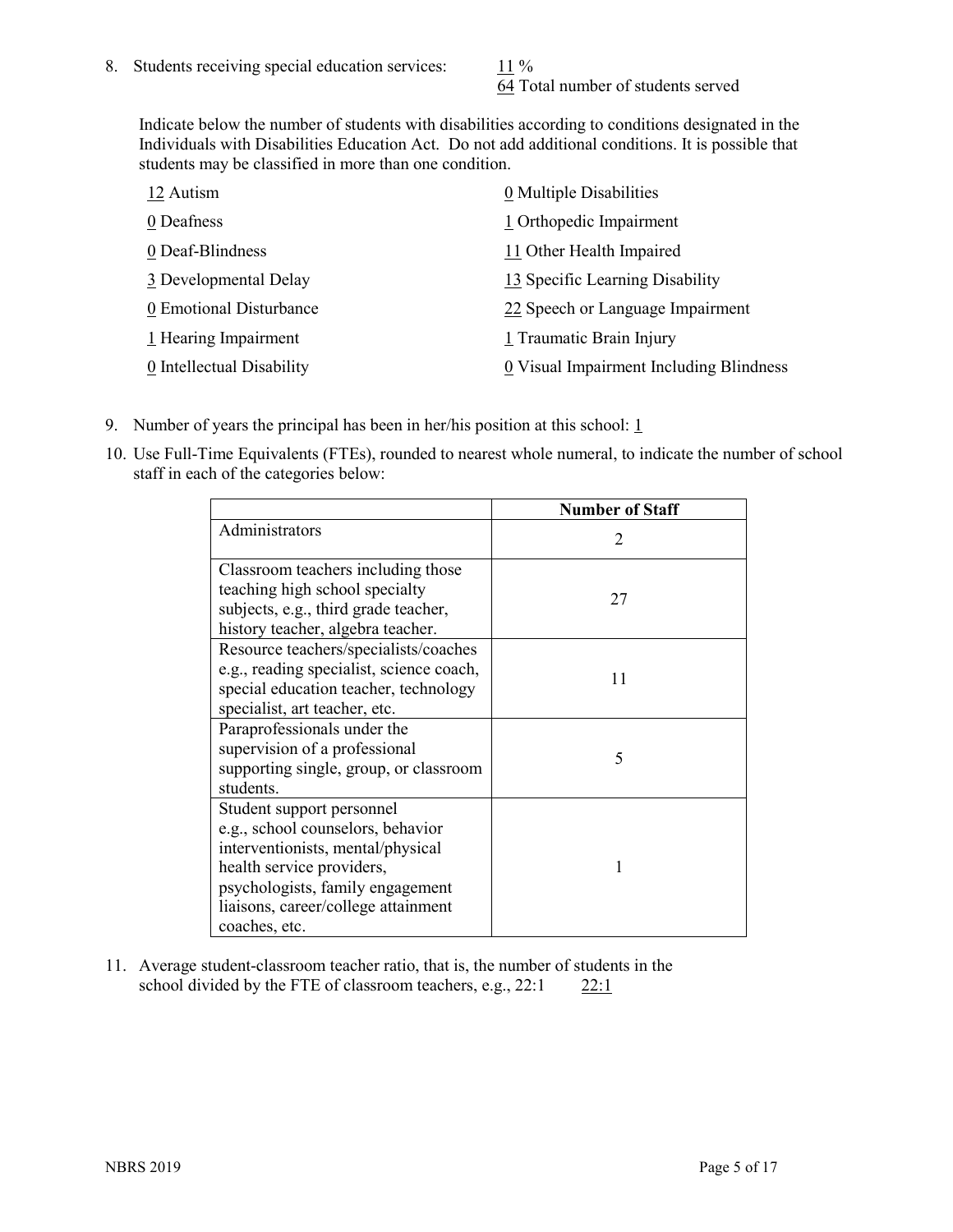12. Show daily student attendance rates. Only high schools need to supply yearly graduation rates.

| <b>Required Information</b> | 2017-2018 | 2016-2017 | 2015-2016 | 2014-2015 | 2013-2014 |
|-----------------------------|-----------|-----------|-----------|-----------|-----------|
| Daily student attendance    | 96%       | $97\%$    | 97%       | 97%       | 96%       |
| High school graduation rate | $0\%$     | $0\%$     | $0\%$     | $9\%$     | $0\%$     |

#### 13. **For high schools only, that is, schools ending in grade 12 or higher.**

Show percentages to indicate the post-secondary status of students who graduated in Spring 2018.

| <b>Post-Secondary Status</b>                  |       |
|-----------------------------------------------|-------|
| Graduating class size                         |       |
| Enrolled in a 4-year college or university    | $0\%$ |
| Enrolled in a community college               | 0%    |
| Enrolled in career/technical training program | 0%    |
| Found employment                              | 0%    |
| Joined the military or other public service   | 0%    |
| Other                                         | $0\%$ |

14. Indicate whether your school has previously received a National Blue Ribbon Schools award. Yes No X

If yes, select the year in which your school received the award.

15. In a couple of sentences, provide the school's mission or vision statement.

The mission of Hampton Cove Elementary School is to provide opportunities for success by achieving excellence in academics, while building honor and character in all students.

16. **For public schools only**, if the school is a magnet, charter, or choice school, explain how students are chosen to attend.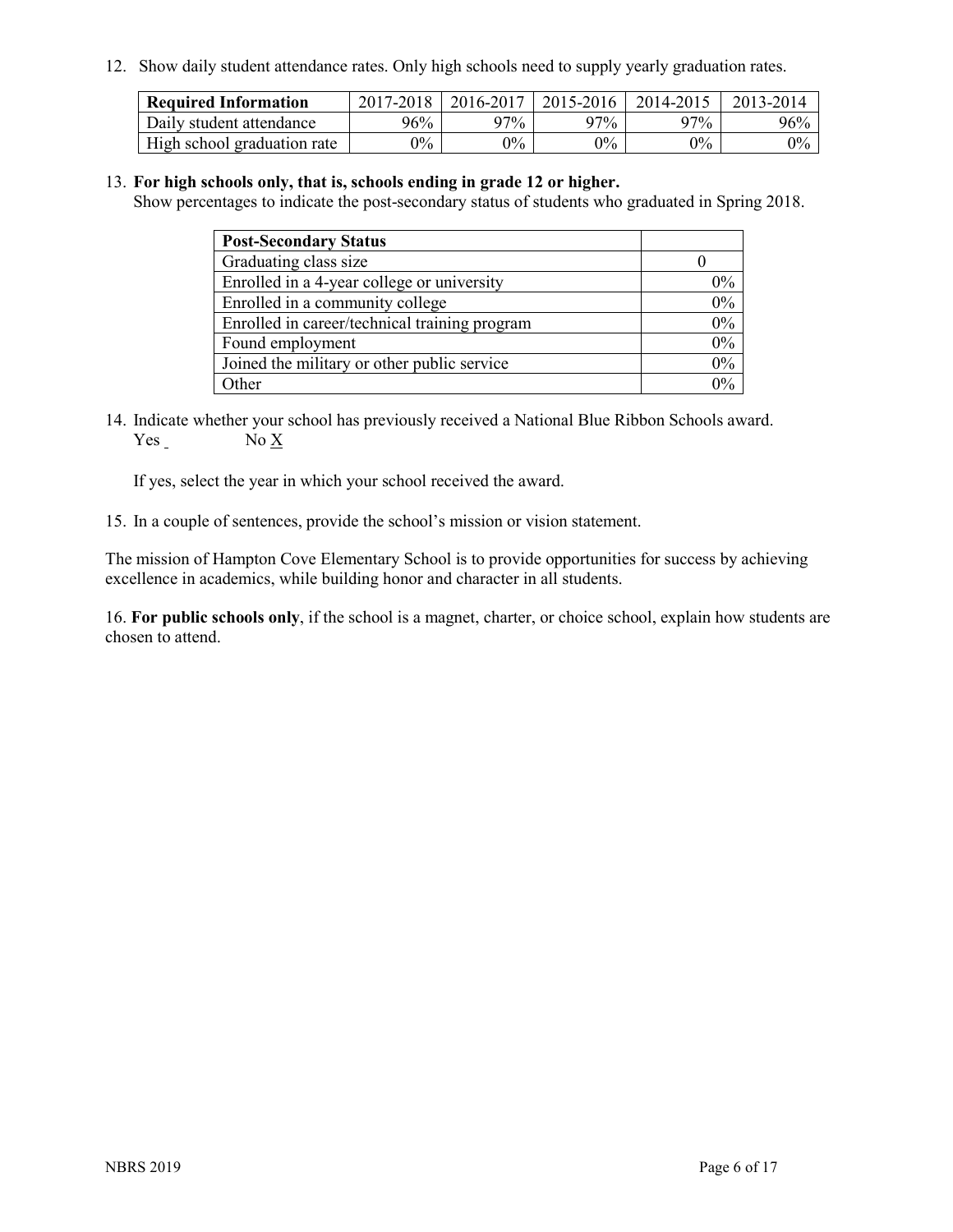## **PART III – SUMMARY**

Hampton Cove Elementary School (HCES) is located in a planned community in a suburb of Huntsville, Alabama. There are twenty different neighborhoods offering different living options, which include estate luxury, family, patio, and town homes. Redstone Arsenal, Marshall Space Flight Center, and Cummings Research Park are located nearby. These government and research facilities employ a large portion of our parents.

Our school was built in 1996 and is centrally located in the community. HCES currently serves 647 students in pre-kindergarten through fifth grade. A unique feature of our school is that it is truly a community school with most students living within a few miles, which allows many students the ability to walk or ride their bicycle to school.

Hampton Cove Elementary School hosts several events throughout the year with the support of our PTA such as Back to School Bash, Veteran's Program, Math and Science Night, Reading Night, Daddy/Daughter Dance, and the Mother/Son Amazing Race. We also have community stakeholders that sponsor our school and support our efforts in our community. Our leadership, community sponsors, and committed PTA offer support for our school and assist all of our students to reach their full potential.

HCES celebrates students every day and our school culture has a positive atmosphere where students want to come to school to learn. We begin our day with a whole school morning meeting over the Hampton Cove Television (HCTV) broadcast. Our 5th grade HCTV broadcast crew shares important updates, events, and reminders. We recite the Pledge of Allegiance together as well as our HCES Hawk Pledge where students commit to showing Honor, Character, Excellence, and Success daily. The Principal also shares important reminders for students, sets expectations, and celebrates student and faculty birthdays. Our morning meetings each day set the tone for our entire school and promotes positivity.

We implement Positive Behavioral Interventions and Supports (PBIS), which is a school wide positive behavior initiative that celebrates excellent student choices and behavior. Students earn tickets for good behavior choices and earn access to quarterly celebrations. Our school wide PBIS initiative encourages positivity and directly relates to our HCES Hawk Pledge.

Students are also celebrated during our quarterly school-wide assemblies that focus on reading and behavior goals. Students have reading goals set using the Renaissance Learning Accelerated Reader (AR) program. All students who reach their quarterly goal are recognized at the assemblies, along with the top readers in each class. They also receive certificates and access to the AR celebrations. Our school librarian recognizes the top readers with the "Reading Hawk's Club" and students' pictures are proudly displayed.

Hampton Cove Elementary School has an outstanding Gifted and Talented Program (GATE) that includes all grade levels kindergarten through fifth grade. Students are able to reach the highest level of their potential through enrichment activities, extracurricular trips, guest speakers, and inquiry approach with project based learning. This program challenges our students to rise to new levels of academic achievement. HCES also boasts outstanding music and art programs as well as Entertainment Technology Academy (ETA), library, guidance counseling, and Physical Education classes.

Our teaching staff along with other faculty members are all highly qualified and have a growth mindset which challenges our students to always ask questions and seek to become patient, persistent, problem solvers. Recently, three of our teachers received their National Board Certification and over 60% of our teachers hold advanced degrees. Due to their high level of training, our faculty and staff effectively implement best practices, quality teaching, and classroom management procedures.

This year, we have implemented the Collaborative Classroom Curriculum (CCC), which is an educative reader/writer workshop model that promotes Social Emotional Learning and provides professional development and tools for our teachers. We have implemented the protocol of Lesson Studies this year. This protocol has proven to be an insightful and valuable learning experience for our teachers, administration,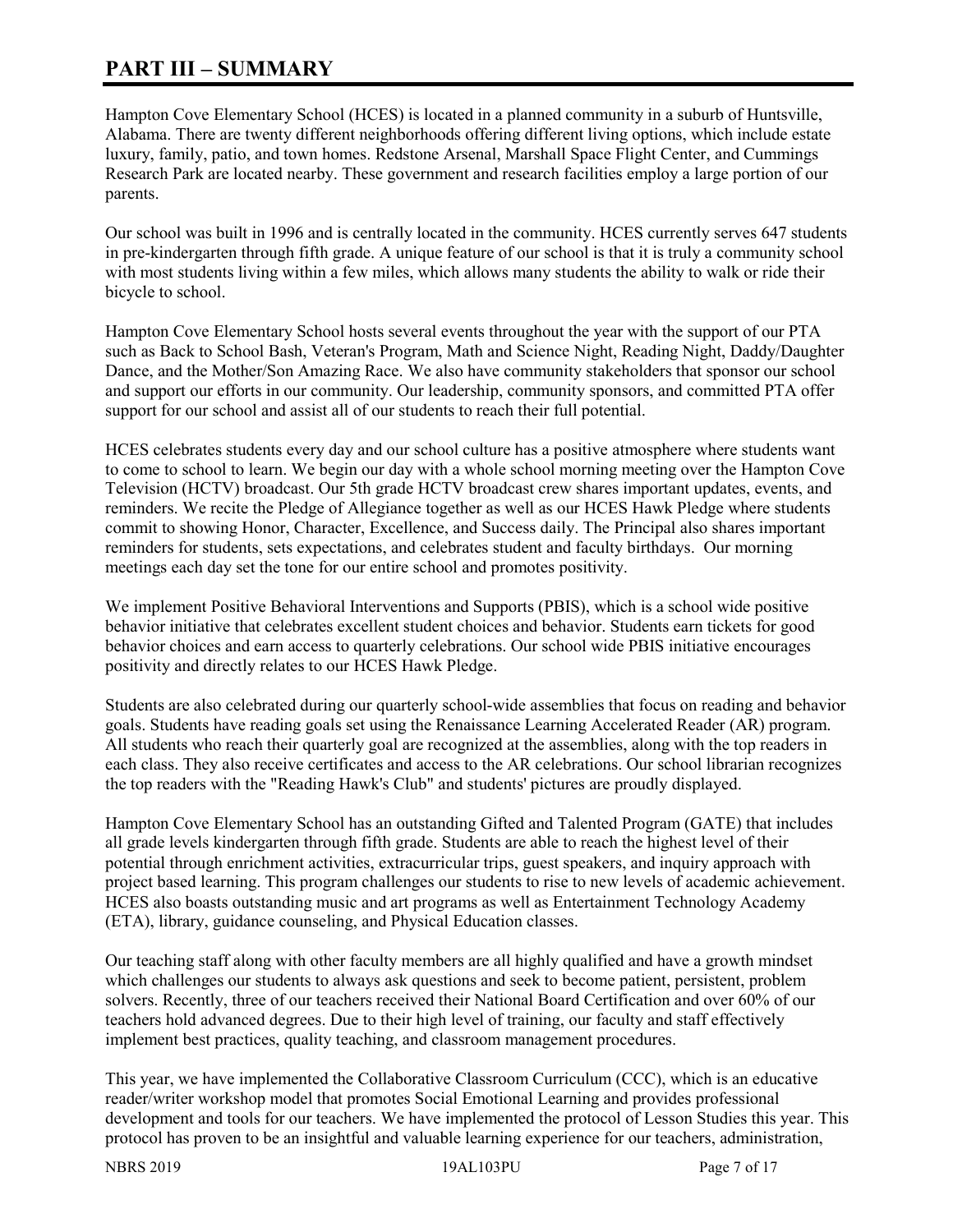and students.

To increase our cultural awareness, our faculty and staff is participating in professional development with a book study on Excellence Through Equity by Alan M. Blankstein and Pedro Noguera. We have viewed webinars and participated in collaborative conversations with our faculty and staff. In order to improve equity, which directly relates to student achievement, we have also focused on collective teacher efficacy and team building. Building relationships and communicating with our families is a high priority that offers transparency and trust among all stakeholders.

By working together as a collaborative team, Hampton Cove takes its mission statement to heart. It is what we focus on each day, it is visible throughout our building, and it drives our instructional practices to ensure success for all students.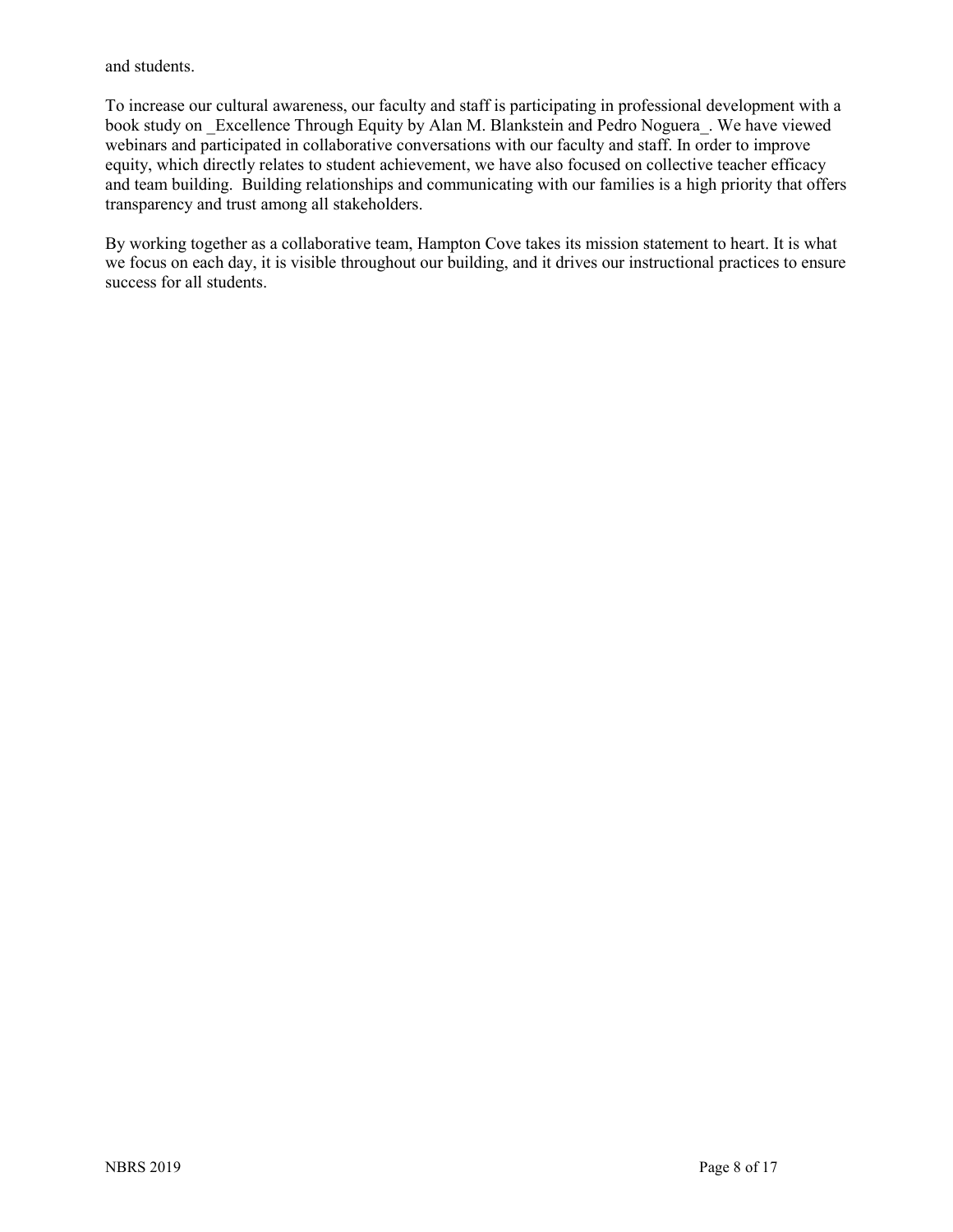## **1. Core Curriculum:**

## **1a. Reading/English language arts:**

This year, our school district implemented the Collaborative Classroom Curriculum (CCC), which is an educative reading and writing workshop model that includes Social Emotional Learning components. Each grade level has participated in Lesson Study protocols throughout the year and grade level teams meet monthly with administration to ensure instructional decisions are made based on data.

We use formative assessments such as DIBELS (K-1) and Renaissance Learning STAR Reading (K-5) as well as common formative assessments such as checklists and inventories to guide instruction. Fluency folders are utilized for any student below grade level in reading. Students in third, fourth, and fifth grades also use student data notebooks to track reading goals and show progress made throughout the year. The Scantron reading assessment is utilized for students in the upper grades and is used as both a formative and summative assessment.

The CCC uses a tiered instructional process containing whole group instruction, small group instruction with differentiation, and intervention for students who are struggling with concepts or standards mastery. Administration and grade level teams meet monthly to discuss any students who are struggling or are below grade level in reading as part of the Response to Instruction (RTI) process. Explicit instruction is provided daily, and students have technology-based support with either iPads or laptops.

Students are encouraged to reach their Renaissance Learning Accelerated Reader (AR) Goals with an accuracy goal of 80%. We have school wide assemblies throughout the year to celebrate students who reach their reading goals. We also celebrate at the end of the year with a "Mystery Trip" for those students who have reached their reading goal all four quarters. We have a part-time interventionist that provides Tier III instruction to close any gaps our students may have. Many of our students are accelerated in reading and teachers utilize Individualized Daily Reading (IDR) to assist with acceleration.

## **1b. Mathematics:**

Our goal is to create lifelong learners who are problem solvers and think critically. We also want our students to have the conceptual understanding that is needed to master math standards and to realize that there is more than one way to solve a problem. EnVision Math is the district curriculum used to master math standards; however, other tools are also utilized to ensure we are meeting the needs of all students to include acceleration and remediation.

EnVision Math includes a tiered instructional process with whole group instruction for all students. Teachers use problem solving and small group instruction that is differentiated for all students to obtain mastery. Number talks, counting collections, project based learning with real world application, Khan Academy, and Dreambox are additional resources used to ensure student growth and understanding of mathematical concepts.

Math intervention is provided for students who show deficiencies in standards or who may need more time to grasp certain math skills. Using manipulatives, drawing pictures, and playing number games are also strategies that support understanding of mathematical concepts. Renaissance Learning STAR Math assessments are utilized as a formative assessment three times each year. Scantron Math is used as both a formative and summative assessment. The data gleaned from the formative assessments drive our instructional decisions for both Tier I and Tier II instruction.

HCES promotes acceleration in math for students in fifth grade. Students who score in the top 90% in STAR Math are offered Digits, a sixth grade curriculum. Our fourth and fifth graders also participate in Math Club and compete at district competitions. Club time is built in during the day for one hour every other week.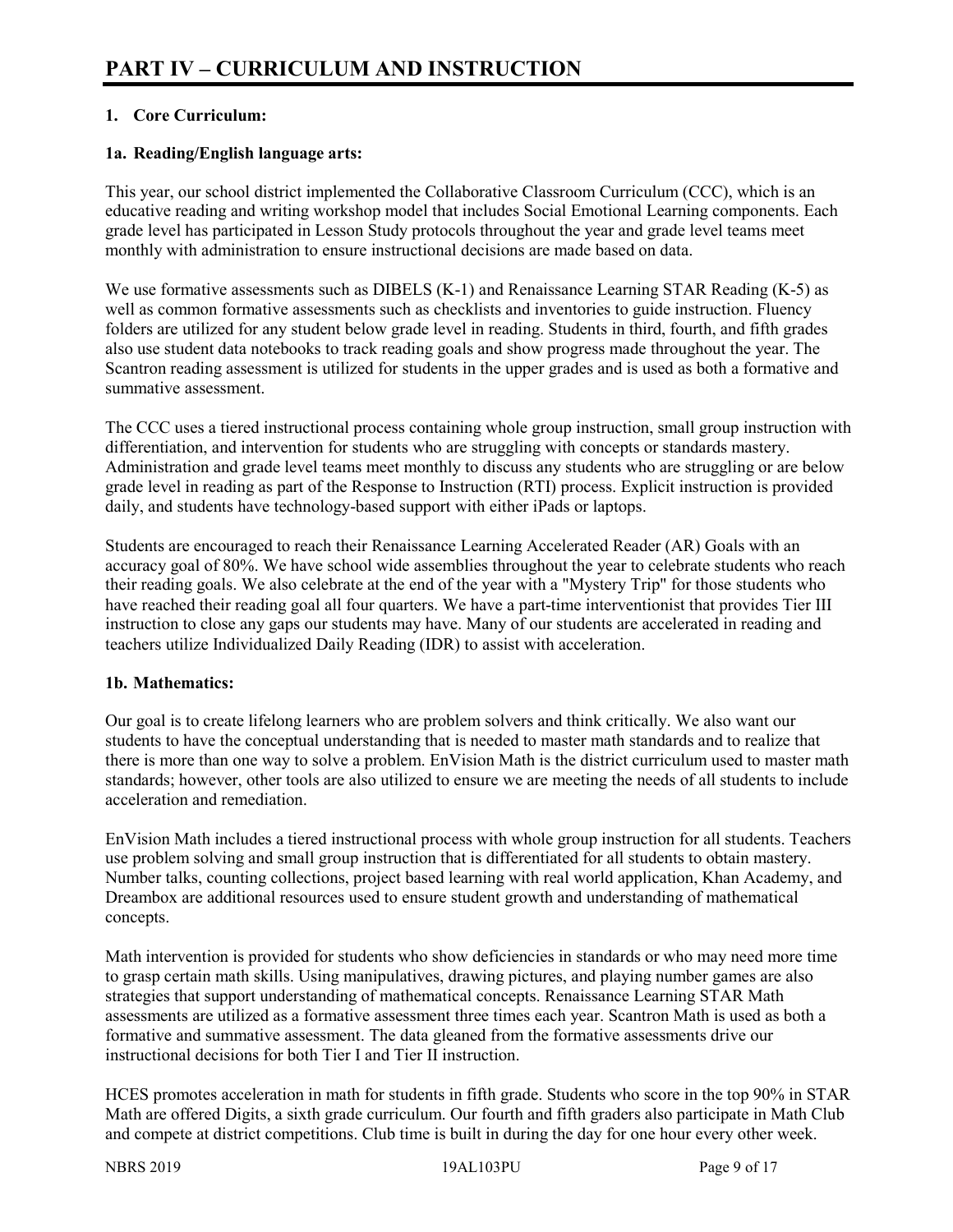Students in math club compete both individually and collaboratively in groups. Math club is a great experience for our students to showcase their strengths in math and offers another opportunity to celebrate students.

## **1c. Science:**

Hampton Cove Elementary School's Science curriculum includes project-based learning with inquiry and problem solving. Each grade level uses Project Lead the Way (PLTW) to foster problem solving strategies, critical and creative thinking, collaboration, and perseverance. The inquiry model and engineering design process encourages students' autonomy and a design thinking mindset. Discovery Education is another tool that is technology based and focuses on STEM education.

Each grade level develops STEM projects and project based learning activities that focus on their science standards and rubrics are used for mastery of standards.

Our school hosts an annual STEM night with hands-on activities and experiments, community sponsors, and guest speakers. This year, we have had a strong focus on space education due to the 50th Anniversary of Apollo 11. Our principal has received an International recognition by the Space Foundation as a Teacher Liaison. The efforts by our administration include the formation of Space Club HCES and participation with the United States Space and Rocket Center's Global Rocket Launch Challenge. With the support of community sponsors and parents, all HCES students will build and launch rockets of varying levels during school and again on July 16, 2019 for the rocket challenge.

Huntsville City Schools offers a unique field trip experience through the Earthscope Environmental Educational Department. Earthscope tailors field trips that are designed to meet each grade level's curriculum standards. For example, first grade visits Burritt on the Mountain to discover animal habitats and learn about the food chain.

HCES is proud to have a Savvy Scientist Club that includes fourth and fifth grade students who meet once every other week for an hour. The Savvy Scientist Club conducts science experiments and cultivates student's interest for inquiry and discovery. Students also delve into the engineering design process that encourages creativity and critical thinking.

Scantron Science is used as a summative assessment for fifth grade at the end of the year.

## **1d. Social studies/history/civic learning and engagement**

Hampton Cove Elementary School's Social Studies curriculum includes Pearson My World as well as project based learning and units of study. Some units of study include history units with third grade focusing on My Huntsville History, fourth grade focuses on Alabama History, and fifth grade focuses on American History. Each grade level uses Scholastic News, which highlights current events and encourages collaborative conversation.

Field trips are also an important part of our Social Studies curriculum and we are very fortunate to have the Earthscope Environmental Educational program within our district that offers field trips for each grade level that meets social studies standards. Our third graders' history curriculum is supported with a field trip to Maple Hill Cemetery where students discover more about Huntsville History. Fifth grade visits Camp Chala-kee where they discover cause and effects of early migration and the settlement of North America; they also conduct a fossil dig and view the eagle's nests that are protected as endangered species.

Our school celebrates historically significant events such as Veteran's Day, Black History Month, Alabama's Bicentennial, and the 50th Anniversary of the Apollo 11. Our PTA, families, and community support our school events by participating, donating, and volunteering. We host speakers during school-wide assemblies that cultivate an interest in history.

NBRS 2019 Page 10 of 17 Our fourth and fifth graders participate in clubs based on their interest for one hour every other week. HCES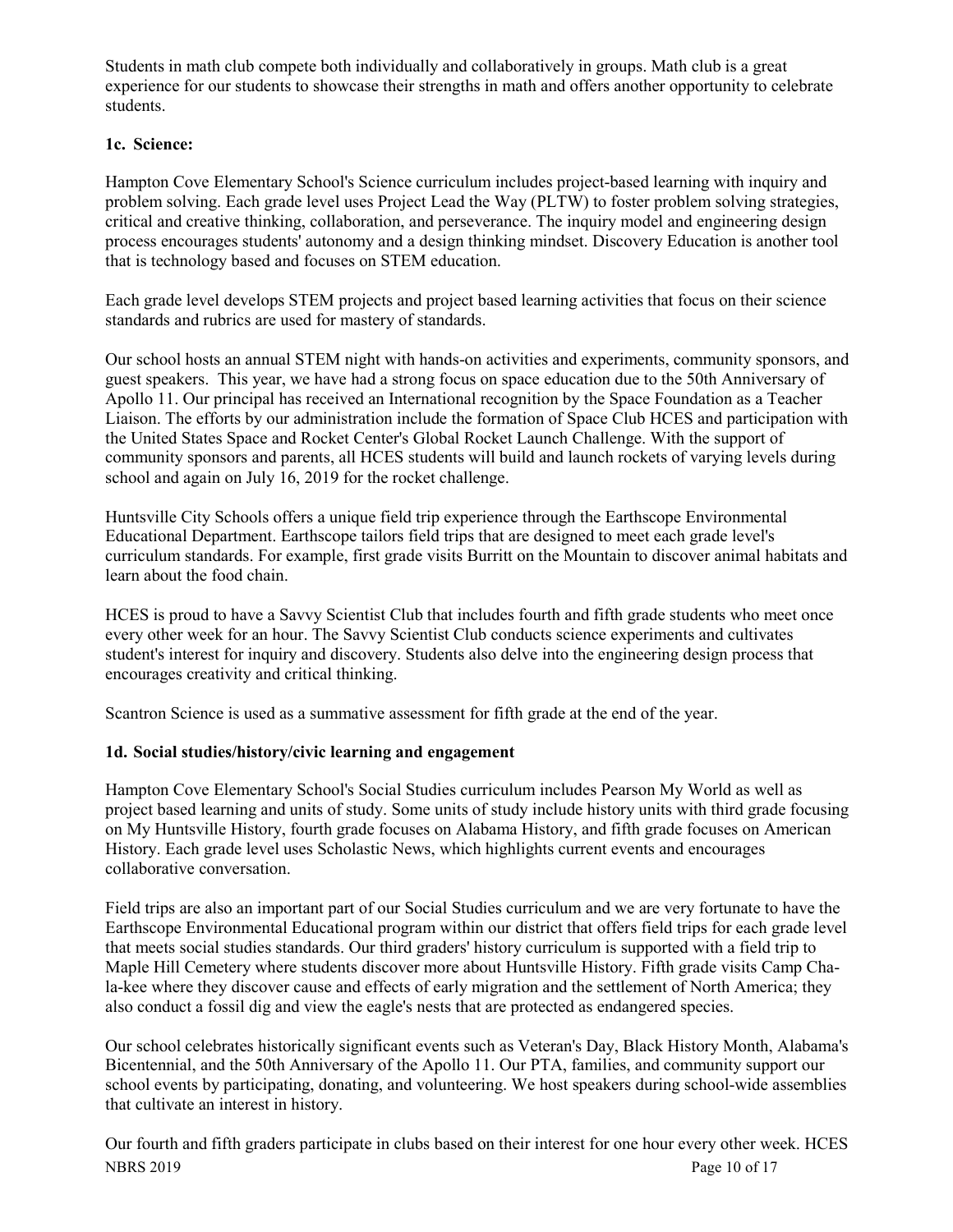has an Alabama Archaeologist Club for students who are eager to learn more about the history of Alabama. Our fourth and fifth grade teachers include project based learning to include an Alabama History portfolio, a wax museum, and living history projects where collaboration and team work are required. This year, HCES is recognized as an Honorable Mention Bicentennial School and we will have a wax museum for our Bicentennial night to celebrate Alabama.

## **1e. For secondary schools:**

## **1f. For schools that offer preschool for three- and four-year old students:**

## **2. Other Curriculum Areas:**

All students at Hampton Cove Elementary School receive additional learning that supports the whole child socially, emotionally, physically, and cognitively.

All students receive thirty minutes of art instruction every other week to promote creativity and art appreciation. Our art teacher integrates into the core curriculum areas to create purposeful art lessons with real world application. Each year, our fifth grade students complete a legacy art project that is displayed in an area of the school. Since this is Alabama's Bicentennial year, our entire school will create an Alabama flag and families will be invited to participate in this art project as well. We are also very proud to have our students' art work chosen for display at the Huntsville Museum of Art for Youth Art Month and Panoply.

All students participate in physical education daily for thirty minutes. We believe play is a child's work, so recess is scheduled each day for twenty minutes as an additional physical outlet. Students at HCES have two outdoor playgrounds, indoor and outdoor basketball courts as well as a large track. Students are taught games where they work as a team or in groups for collaboration. Every Friday is "Fun Friday" where students have choice in activities during their PE time. Our physical education teacher sponsors our end of the year spring fling and collaborates with the community to involve our stakeholders.

Music instruction is integral in education and our students receive thirty minutes of music every other week. During music class, an emphasis is placed on the study of the elements of music. Students have instrumental exploration and are encouraged to express their creativity. HCES has a fourth and fifth grade choir that competes at our local district level. Our choir meets every other week for an hour during club time and also participates in several school events throughout the year.

All students receive library instruction thirty minutes weekly and are allowed to visit the library daily to check out books. We are fortunate to have parent volunteers to run our check-in/check-out book stations. Students are encouraged to read and have reading goals in every grade level. Our school celebrates students who reach their reading goals and our librarian supports our student's reading goals. Our librarian also collaborates with teachers to support the teaching and learning occurring in the classrooms.

For our 21st Century learners, our students have a unique opportunity at HCES to attend Entertainment Technology Academy (ETA) classes each week for thirty minutes. ETA provides the fundamental skills necessary to develop computational and critical thinking skills at an early age. The various components of ETA include programming, coding, robotics, video production, as well as digital citizenship. In this technological world, internet safety, typing skills, computing, and collaboration are all skills that are necessary for life-long learners.

In order to support social and emotional growth, students receive thirty minutes weekly with the Guidance Counselor. Our reading and writing curriculum have embedded Social Emotional Learning components, which has proven beneficial to our students. Our guidance counselor also meets with small groups of students throughout the year as issues arise or needs are identified. She hosts a Career Fair each year where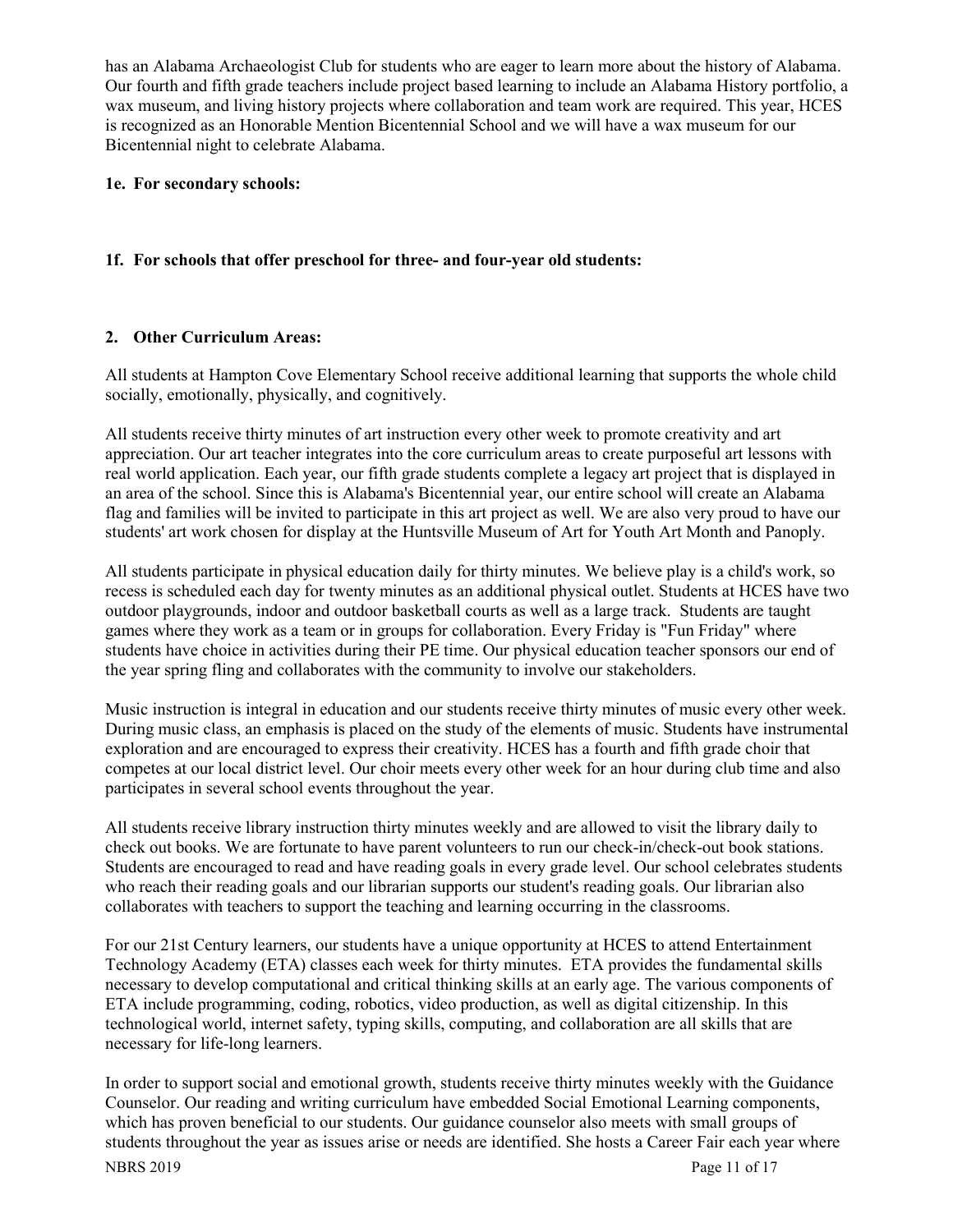members of our community come in to the school to share presentations about their occupations. This year, some of our local community participants were police officers, dentists, veterinarians, and firemen.

In an effort to promote choice and motivation for our students, we have implemented clubs every other week for an hour during the school day for our fourth and fifth grade students. Our school clubs include Greenpower, Drama, Book Club, Math Club, Choir, History Club, Science Club, and Handwriting Club. Hampton Cove Elementary has a strong PTA, which supports after school clubs. Some of the after school clubs offered to our students include German club, Chess Club, Drama Club, Fit Club (sports), Art Club, and Music Club. These clubs connect students to their community by participating in service learning projects, raising funds for community causes, and providing real world application for honor and character.

These extended learning opportunities provide our students with practical and relevant activities to introduce them to new knowledge and personal growth.

## **3. Special Populations:**

The beliefs of our school provide the foundation for our educational practices. We believe the highest quality of education possible must be provided to all students in a student centered learning environment where students lead their own learning. Education must be an innovative evolving process that develops critical thinking and problem solving skills.

All instructional decisions are based on formative and summative assessments. Grade level teams meet monthly with administration to analyze data. These analyses are used to inform instruction. Next steps are taken to personalize learning for students. Personalization occurs through remediation, compacting and accelerating subject matter (eligible 5th grade students take a 6th grade Math course), and utilizing technology programs such as Khan Academy, Espark, and Dreambox.

As part of our Response to Instruction (RTI) we have formed Problem Solving Teams (PST) to discuss learners who are not mastering grade level standards. Student data is presented to the team and teachers collaborate to develop interventions. Progress is monitored through STAR Math and Reading, DIBELS, formative assessments, and student work. If interventions are successful, students are released from PST; however, if progress is not made interventions are changed or intensified to determine if the student should be referred for Special Education testing.

Students who qualify for special education services receive specialized instruction via co-teaching in their regular classroom or a small group setting in another classroom. Students continue to work on the same grade level standards as their peers, but collaborative teachers also work on gaps in standards below grade level that have not been mastered. A multi-sensory approach is employed when teaching both reading and math standards. Our belief is that all students can be successful if given the right tools and instruction.

The Specialized Program Individualizing Reading Excellence (SPIRE) is used for students who have a dyslexia diagnosis and students who have been referred to PST for deficits in reading. Students are grouped according to their placement test score. These small groups receive explicit instruction from the reading interventionist.

We have a large population of high achievers at HCES. The needs of these students are met through various programs and instructional strategies. Examples include small groups with project based learning, compacting of subject material, acceleration of subject matter, and technology resources. Our Gifted and Talented Education program (GATE) provides talent development for all of our students. Our GATE teachers push into the regular classroom biweekly to develop and promote the identification of gifted students. Identified gifted students meet weekly with the GATE teacher to work through a multidisciplinary curriculum.

NBRS 2019 Page 12 of 17 No matter where our students land on the learning continuum, they are leading their own learning. Students use data folders to chart their academic progress. The data folders also contain student's written academic goals and reflections on progress made. Students meet with teachers for one on one conferences to discuss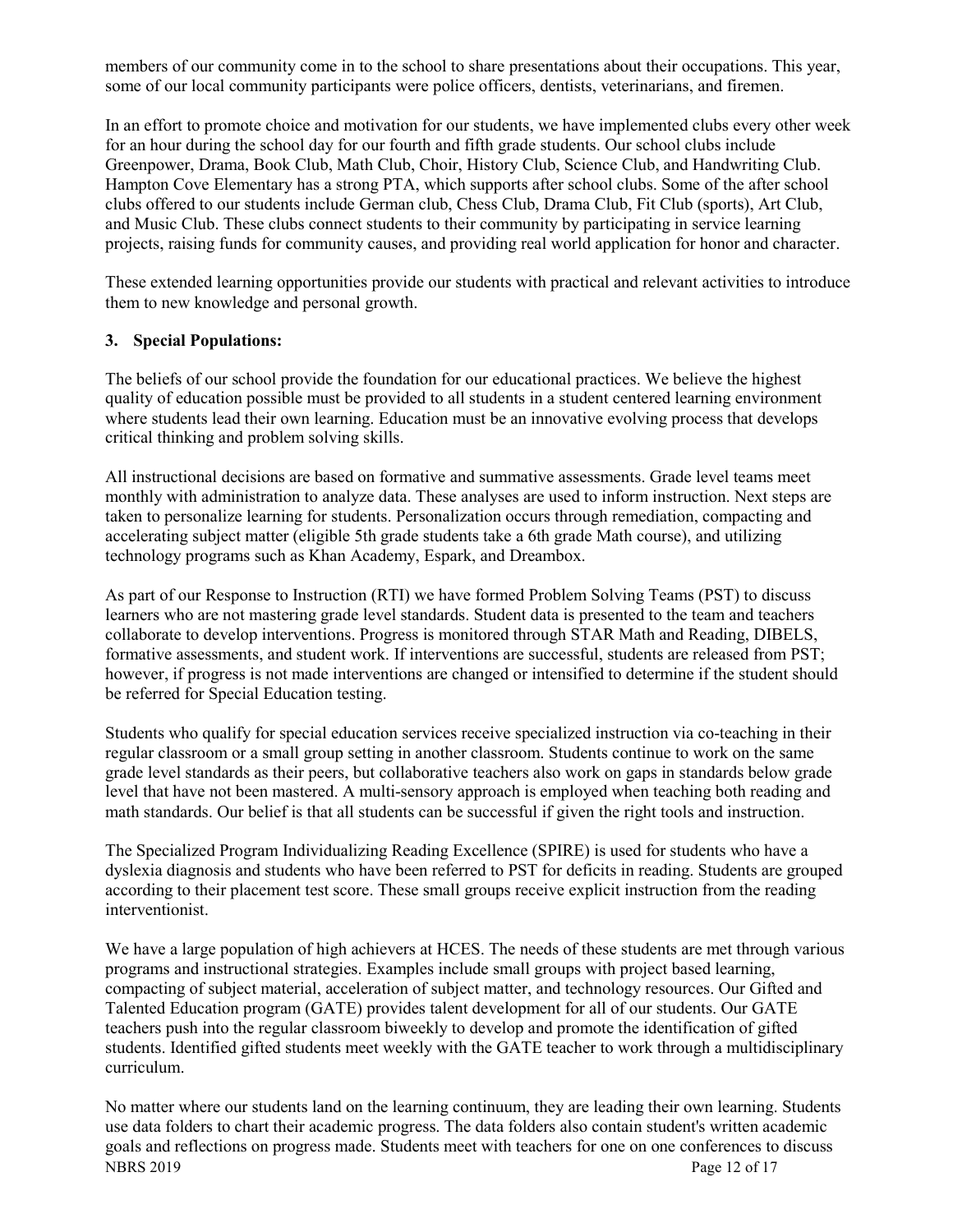progress.

All students from our struggling learners to our high achievers are provided the opportunity to learn, grow, and succeed through a variety of learning experiences. We endeavor to provide learning experiences that prepare students to become productive, knowledgeable, responsible, and cultured citizens.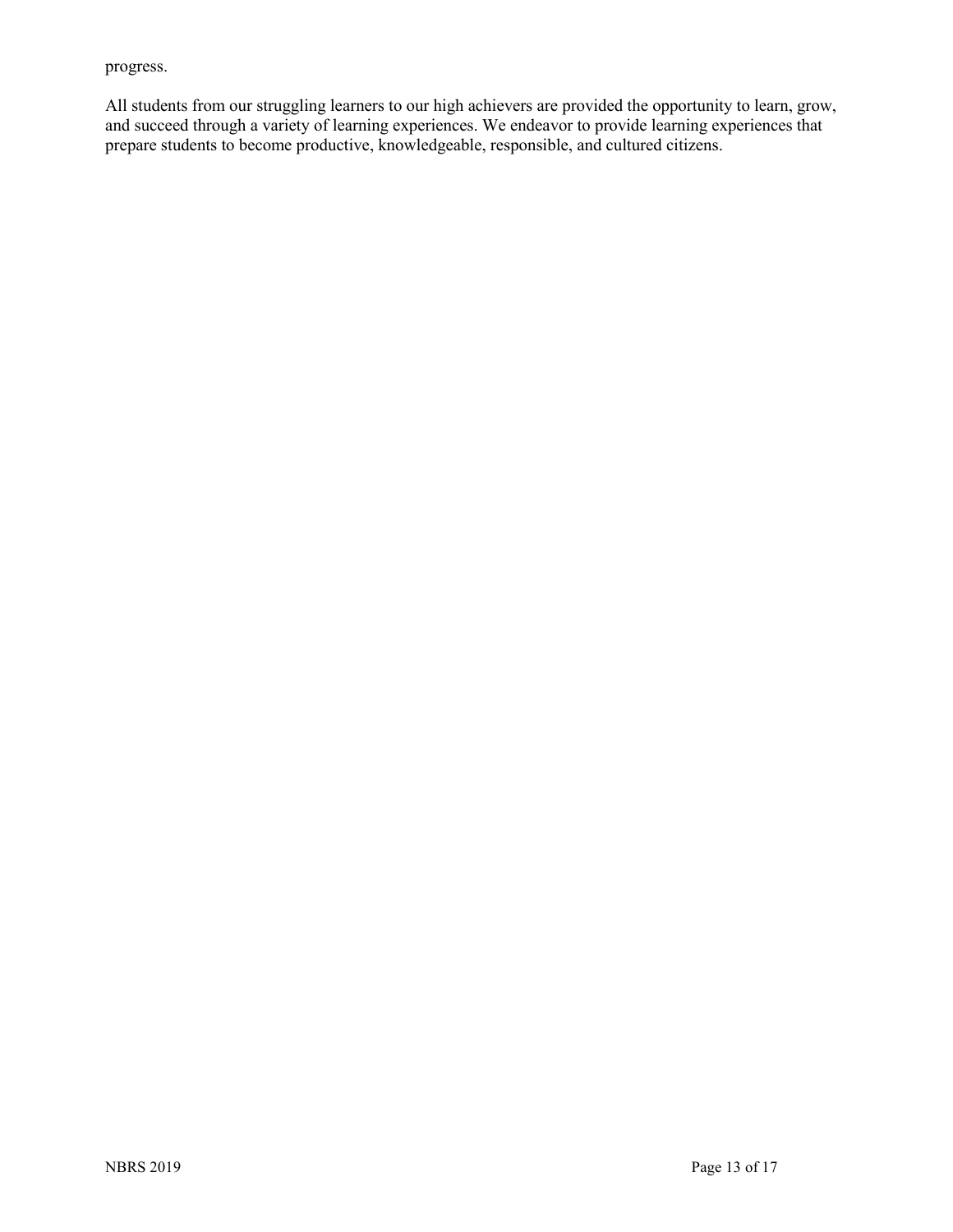## **1. School Climate/Culture:**

Hampton Cove Elementary School implements Positive Behavioral Interventions and Support (PBIS) to create a positive school climate and culture. At the beginning of the year, the faculty and staff received a second PBIS professional development and as a team, we decided to create a new school pledge, which includes our four school expectations. The Hampton Cove Elementary School Hawk Pledge is "As a Hampton Cove Hawk, I will lead with honor, my character counts, and I will strive for excellence to achieve success. I will listen and follow directions. I will keep my hands, feet, and objects to myself. I will respect myself, others, and school property. I will come to school prepared and ready to learn. Honor, character, excellence, success." Our students and faculty recite our school "Hawk Pledge" every day after we recite the Pledge of Allegiance on the HCTV morning broadcast. Our school shares the same expectations, which creates a culture of collaboration and positivity. We also end every broadcast with three affirmations: I am kind, I am smart, and I can do hard things. Our school constantly reminds our students of our pledge and our daily affirmations with everyone having the same language and same expectations. Our students are reminded of the growth mindset and that we can do anything if we put in the effort.

Shared leadership is a central belief at our school and our administrators seek and value input from our teachers whenever there are decisions to be made. All voices are heard and valued. We strive to build a collaborative team. With collaboration at the forefront, we have implemented several strategies. Each faculty meeting begins with a team building activity. Vertical teaming is another strategy implemented that allows our staff to have conversations revolving around students needs at all grade levels. Our teachers are dedicated and hardworking individuals who are always striving to do what is best for our students.

Just as celebrating students is important, we also believe that celebrating our teachers often is just as important. Our PTA provides treats to our teachers via the "happy cart" every other week. Our PTA and parents also generously provide a lunch along with gifts for our teachers during teacher appreciation week. The administration provides treats often to include: muffins and cocoa, teacher reward coupons such as free jeans day, super bowl snacks, a cookie bar, and drawings for prizes during faculty meetings.

## **2. Engaging Families and Community:**

Hampton Cove Elementary has a large network of family and community stakeholders that supports our school to ensure success for all students. Administration works with the PTA to ensure communication to our families and community members are aware of the volunteer opportunities and ways they can support our school throughout the year. The administration and PTA work hand in hand to ensure a strong collaboration with the community, which makes our school the central hub of our community. We have levels of community sponsorship that allows businesses and non-profits opportunities to come into our school and support whether they provide dinners for our families during PTA events or special treats for our faculty and staff, to volunteer opportunities.

Each grade level has their own level of volunteer supports that directly impacts and relates to their curriculum. Kindergarten and first grade teachers invite parents and community members in to read with students as "reading buddies". Each teacher has a PTA room parent and this parent communicates any needs of the classroom and teacher to other parents in the classroom. Every year, first grade hosts a "Parade of Readers" program where guest readers come in to read aloud to the students and classes, students have reading challenges, and the entire school supports our first graders during the parade.

Throughout the year, we have PTA sponsored events, which make our school special such as Math and Science Night, Family Reading Night, The Daddy Daughter Dance, The Amazing Mother and Son Race, and Boosterthon Fun Run. This year, we started "Space Club HCES " to celebrate the 50th Anniversary of Apollo 11. We reached out to our parents and community for volunteers to assist each grade level team within "Space Club HCES". The "Space Club HCES", which is led by administration, parents, community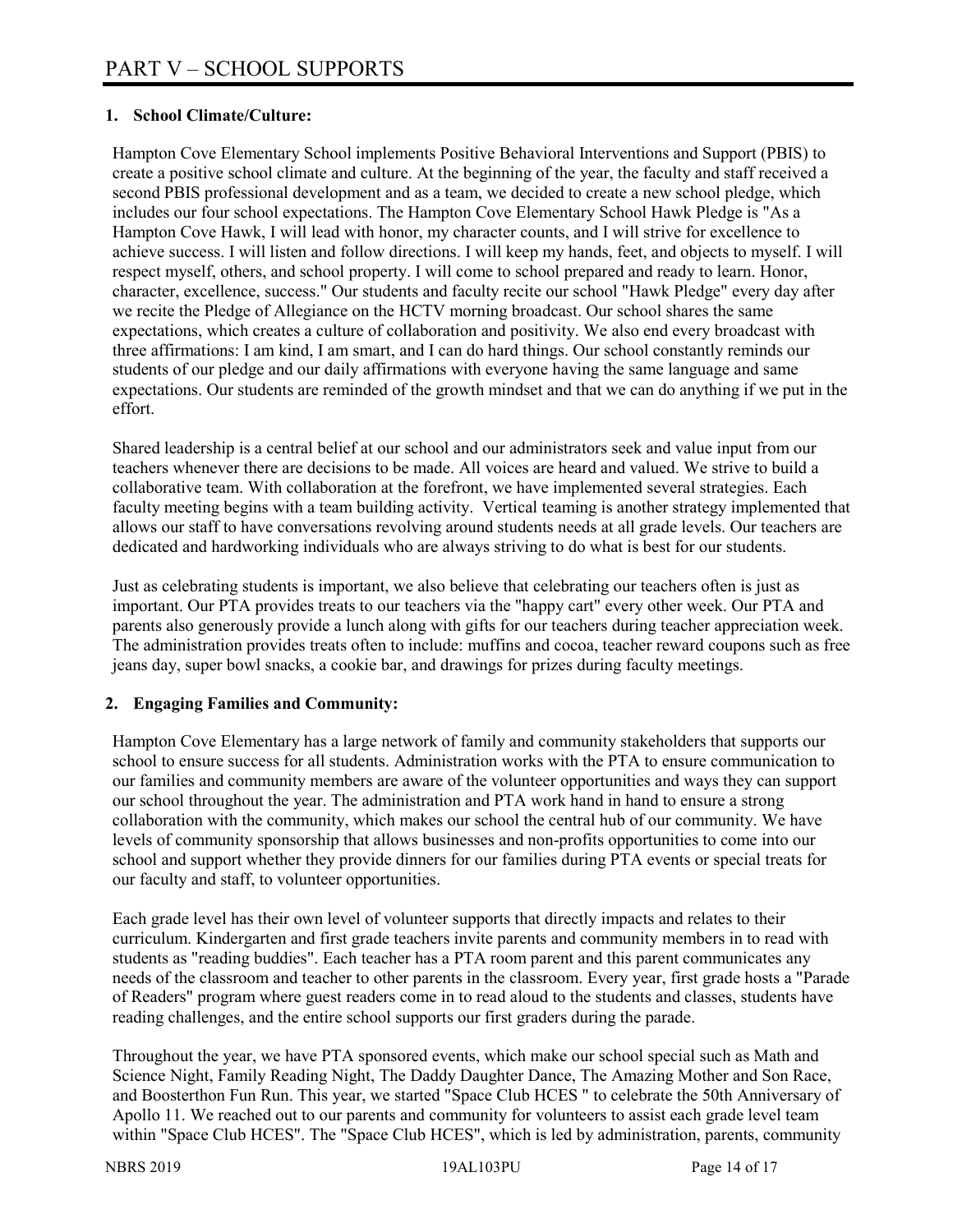sponsors, and teachers, developed a plan for every grade level to build and launch a rocket with varying degrees of difficulty. Every student will build and launch a rocket during the school day. Then, on July 16, 2019, our school is registered in the Global Rocket Launch Challenge with the United States Space and Rocket Center. Families and the community will be invited to come out on this day to build and launch rockets of all levels to celebrate Huntsville's place in space history.

HCES hosts many events throughout the year that engage our families and communities within our school, and we are proud to have such strong support for our school.

## **3. Professional Development:**

At Hampton Cove Elementary School, we strive to create collective teacher efficacy. Our district and school professional development (PD) is aligned to ensure that district training supports our school training to improve teaching and learning. Our district has implemented the Model Schools best practices approach, which integrated into the new reading and writing Collaborative Classroom Curriculum (CCC). Due to this new implementation, our focus this year for professional development has been literacy as it directly impacts student achievement.

CCC has provided professional development for school leadership teams for the entire district. This PD has been provided strategically throughout the year as teachers become more comfortable with the design and lesson structure of the reading/writing workshop model. As leadership receives this training, the PD is then brought back and delivered to the teachers through the coaching model as we learn together, side by side.

We have implemented lesson studies for each grade level, which had a direct impact on the capacity of our teachers and administrators. The lesson studies have proven to increase our knowledge level of the new curriculum while aligning best practices of teaching and learning. In the lesson study protocol, teachers collaborate to develop the lesson plan, teach and observe the lesson to collect data on student learning, and use their observations to refine their instruction. The primary purpose is for educators to have a conversation around a single teaching and learning event. The process engages teachers in more effective practices that result in improved learning outcomes for students.

Huntsville City Schools has also placed an emphasis on equity and cultural awareness and as every school becomes more diverse, equity is crucial. Our administration and teachers have been participating in a book study on equity. Through this book study, we are reflecting on equity within our classrooms to ensure our students receive equitable instruction. Our school has also focused on team building throughout the year with the faculty to ensure everyone truly knows each other and we are working together as a whole team. It is this level of professional development that will increase our collective teacher efficacy and enhance our school's teaching, learning, and growth.

## **4. School Leadership:**

The leadership philosophy at Hampton Cove Elementary is that shared leadership with a growth mindset will improve collective teacher efficacy, which directly impacts student achievement. The principal and assistant principal work hand in hand to ensure the climate and culture of the school is positive and inclusive, where teachers feel their input is valued. This year, HCES received a new principal. The principal is an instructional leader who sets high expectations for all stakeholders and leads by example. The principal and assistant principal lead the monthly instructional/data meetings as well as the monthly PST meetings. Our school leadership works collaboratively with stakeholders in our community to ensure our school has the resources needed to improve student achievement.

Our principal was internationally recognized as a Space Foundation Teacher Liaison. She developed "Space Club HCES" in conjunction with the 50th Anniversary of the Apollo 11. All HCES students will build and launch rockets for the 50th Anniversary with support from parents, teachers, and the community. The principal has written and received grants to fully fund this club, which has built relationships and deepened connections with industry partners in our community.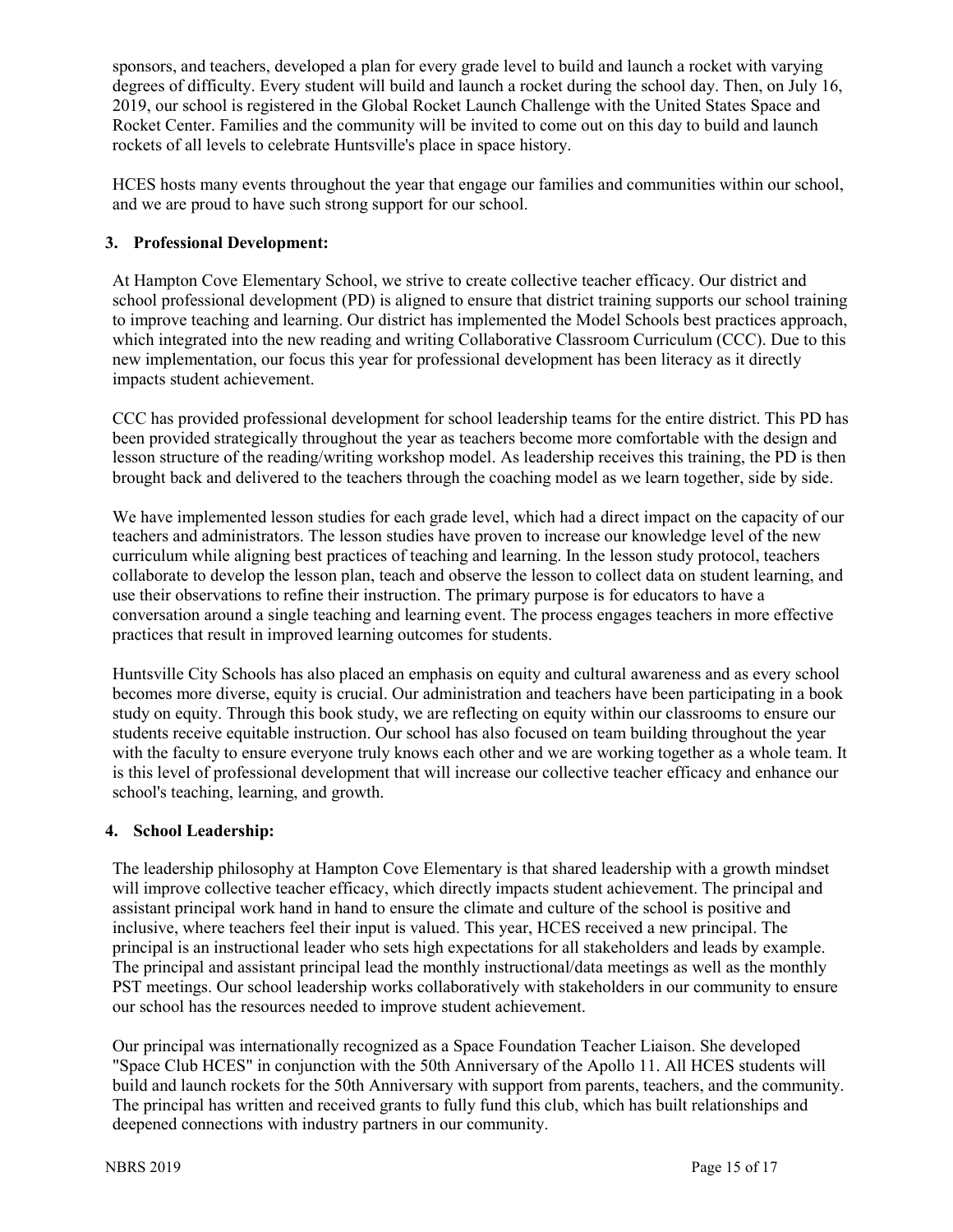At HCES, there are a few students who have needs that are handled delicately and discreetly. Leadership has established partnerships with local churches and non-profits to provide the needed items for our students. Having the ability to support our students and families when they are in need builds stronger connections with the families, which directly relates to the classroom and helps all students succeed.

Teachers have the opportunity to lead committees throughout the year. For example, we have a reading committee that plans and coordinates our family reading night, quarterly AR celebrations for students, as well as plan professional development with administration. Our math committee plans and coordinates our math and science night as well as planning math curriculum PD. The principal and assistant principal support every teacher committee as they share leadership. These committees also support our teachers as they are viewed as leaders in our school where everyone's ideas and suggestions are valued.

Our principal and assistant principal lead monthly professional development sessions during our faculty meetings. The data wise process is utilized to determine areas of strengths and weaknesses. Growth mindset, equity and cultural awareness, Collaborative Classroom Curriculum, and team building have been topics for professional development this year as we grow together as a team.